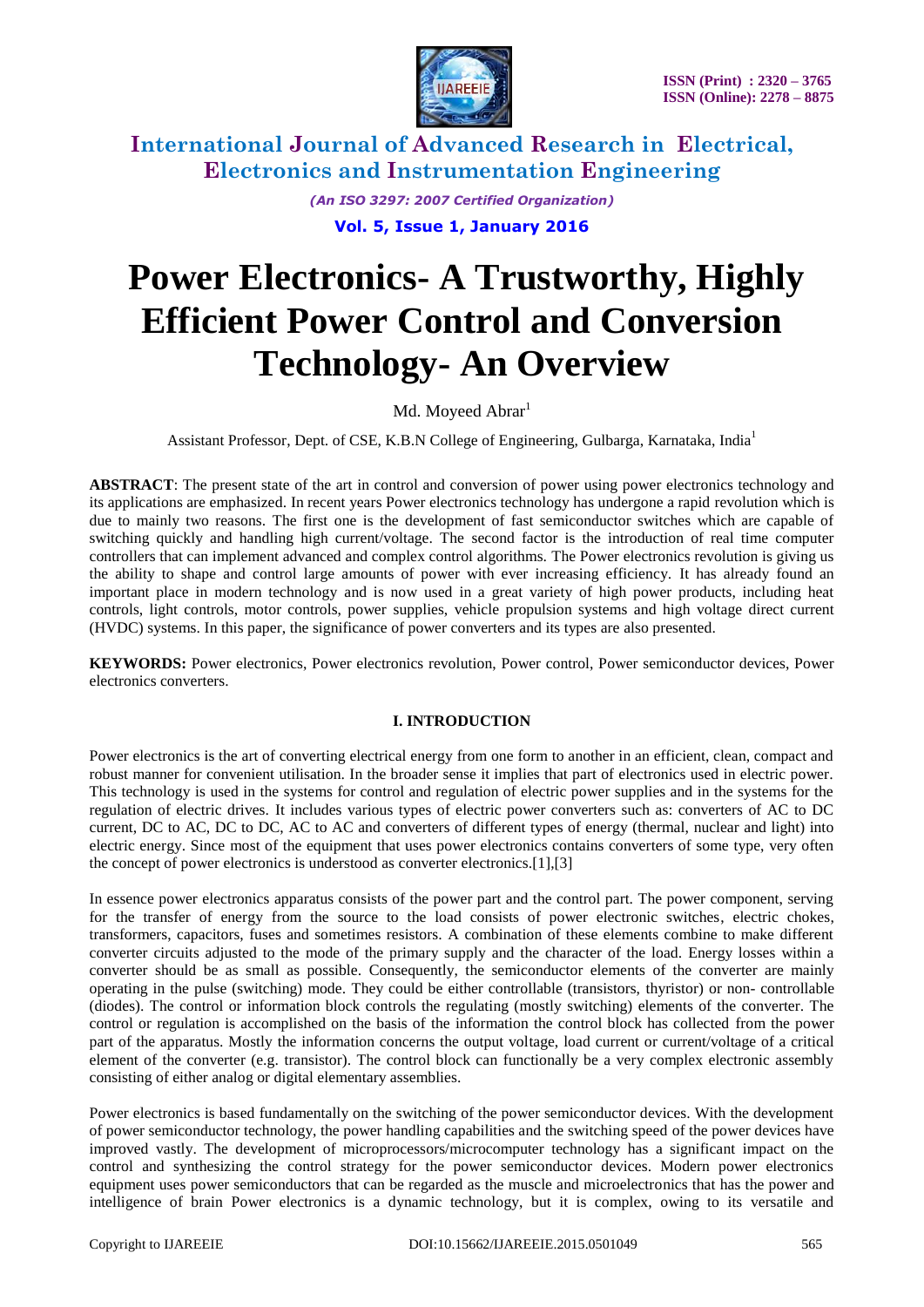

*(An ISO 3297: 2007 Certified Organization)*

### **Vol. 5, Issue 1, January 2016**

multidisciplinary nature. Presently, it is considered to be the most active stream in electrical power engineering. The versatile nature of power electronics is depicted in figure 1. [2], [5]



Fig 1.Multidisciplinary nature of Power electronics

Power electronics combine power, electronics and control. Power deals with the static and rotating power equipment for the generation, transmission and distribution of electric power. Electronics deals with the solid state devices and circuits for signal processing to meet the desired control objectives. Control deals with the steady-state and dynamic characteristics of closed loop systems. The figure 2 shows the interrelationship of Power electronics with power, electronics and control. [1]



Fig 2. Relationship of Power electronics with Power, Electronics and Control.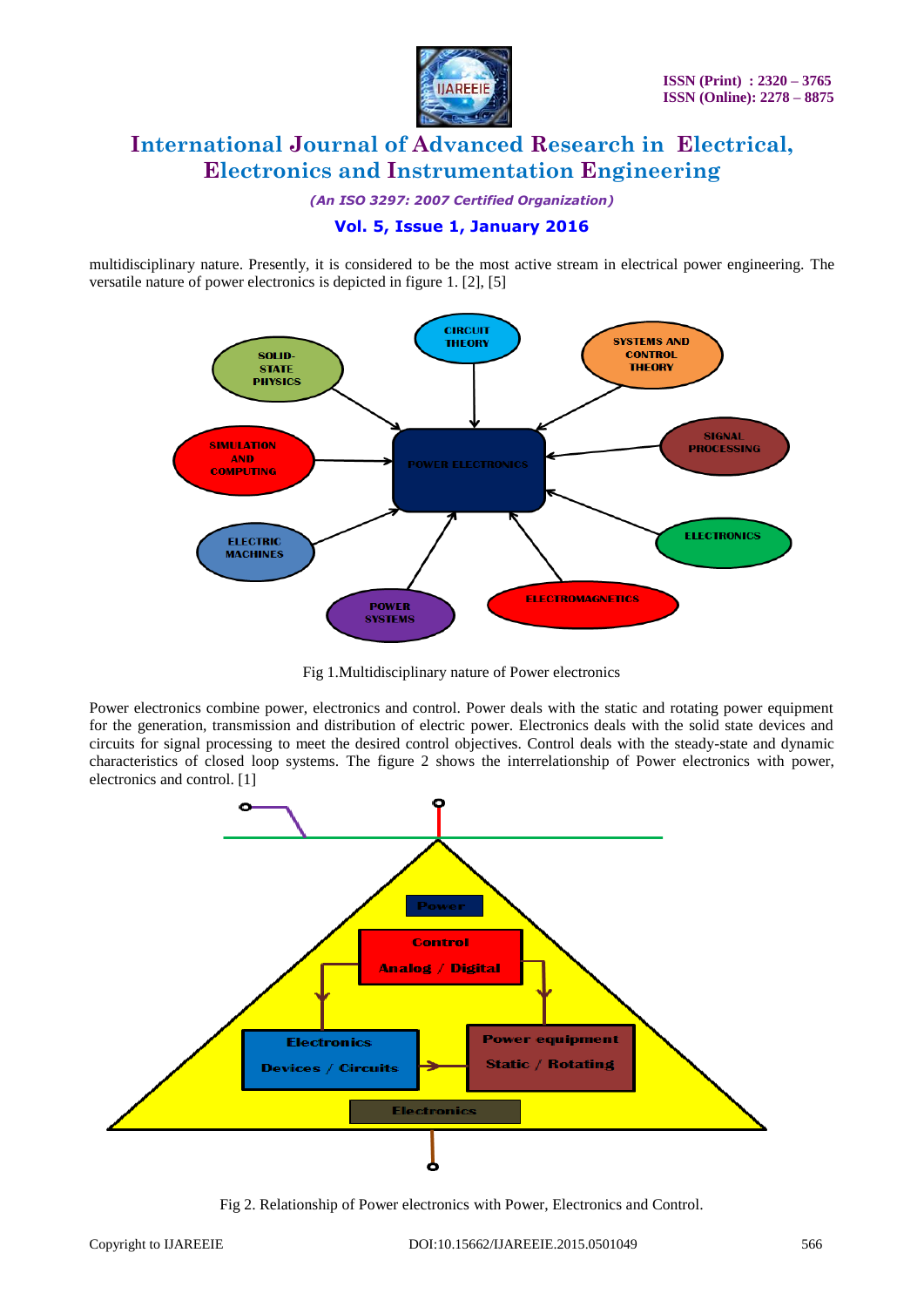

*(An ISO 3297: 2007 Certified Organization)*

### **Vol. 5, Issue 1, January 2016**

The rest of the paper is organized into sections as follows. Section II deals with the evolution of Power electronics. Section III focuses on the control characteristics of Power electronic devices. Section IV describes the Power electronics converters. Section 5 includes the application areas of Power electronics technology. Finally section VI summarizes the paper and presents the concluding remark.

#### **II. EVOLUTION OF POWER ELECTRONICS**

The history of Power electronics began with the introduction of mercury arc rectifier in 1900. Then the metal tank rectifier, grid controlled vacuum tube rectifier, ignitron, phanotron and thyratron were introduced gradually. These devices were applied for power control until the 1950's.The first electronics revolution began in 1948 with the invention of silicon transistor at Bell telephone laboratories by Bardeen, Brattain and Shockley. The next breakthrough in 1956 was also from Bell laboratories, the invention of PNPN triggering transistor, which was defined as a thyristor or silicon controlled rectifier (SCR).The second electronics revolution began in 1958 with the development of commercial thyristor by the general electric company. This was the new era of power electronics. Since then many different types of power semiconductor devices and conversion techniques have been introduced. Until 1970 the conventional thyristor had been exclusively used for power control in industrial applications. Since 1970, various types of power semiconductor devices were developed and became commercially available such as Triac, Gate turn off thyristor (GTO), Bipolar junction transistor (BJT), Power MOSFET, Insulated gate bipolar transistor (IGBT), Static induction transistor (SIT), static induction thyristor (SITH), and MOS- controlled thyristor (MCT). The latter four devices, which appeared in 1980's, can be defined as modern. The Power electronics revolution has gained momentum since the late 1980's and early 1990's. A chronological history of Power electronics is shown in figure 3. [1], [5]



Fig.3 History of Power electronics

#### **III. CONTROL CHARACTERISTICS OF POWER DEVICES**

The Power semiconductor devices can be operated as switches by applying control signals to the gate terminal of thyristor and to the base terminal of bipolar transistors. The required output is obtained by varying the conduction time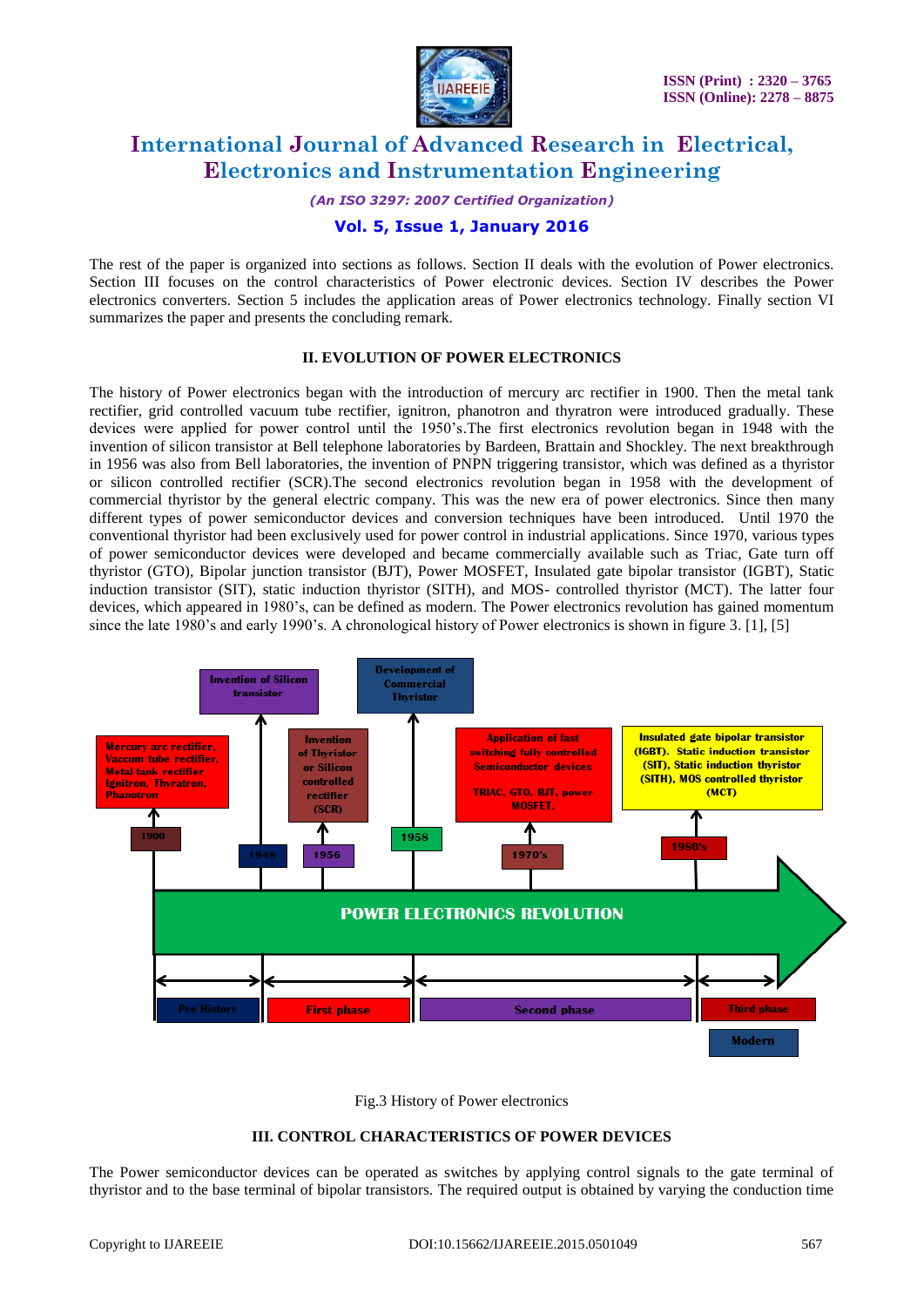

*(An ISO 3297: 2007 Certified Organization)*

# **Vol. 5, Issue 1, January 2016**

of these switching devices [1]. The table 1 shows the output voltages, control characteristics, circuit symbol and brief description of commonly used power switching devices.

| SL.<br>N <sub>O</sub> | <b>DEVICE</b>                  | <b>SYMBOL</b>     | <b>CHARACTERISTICS</b>                                                | <b>DESCRIPTION</b>                                                                                                                                                                    |
|-----------------------|--------------------------------|-------------------|-----------------------------------------------------------------------|---------------------------------------------------------------------------------------------------------------------------------------------------------------------------------------|
| 1.                    | <b>Diode</b>                   |                   | $\mathsf{Id}$<br>VAK                                                  | [1]. There is no control<br>signal.<br>[2]. Uncontrolled turn on<br>and off<br>[3]. Unidirectional current<br>capability.                                                             |
| 2.                    | <b>SCR</b><br>Thyristor        | G<br>la<br>VAK    | la<br>ate triggered<br>VAK.                                           | [1]. Controlled turn on and<br>uncontrolled turn off.<br>[2]. Pulse gate requirement.<br>[3]. Unidirectional current<br>capability.                                                   |
| 3.                    | <b>GTO</b><br><b>Thyristor</b> | G<br>IЭ<br>VAK.   | la<br>Gate triggered<br>n<br>VAK                                      | [1]. Controlled turn on and<br>controlled turn off.<br>[2]. Pulse gate requirement.<br>[3]. Unidirectional current<br>capability<br>[4]. Unipolar voltage<br>withstanding capability. |
| $\overline{4}$ .      | <b>TRIAC</b>                   | G<br>Ιa           | la.<br>ate tric<br>٧A<br>Gate triggered                               | [1]. Controlled turn on in<br>both directions and<br>uncontrolled turn off.<br>[2]. Pulse gate requirement<br>in both directions.<br>[3]. Bidirectional current<br>capability.        |
| 5.                    | <b>LASCR</b>                   | Light<br>G<br>VAK | $l$ a $\rightarrow$<br>Photoelectorns<br><b>Gate triggered</b><br>VAK | [1].Controlled turn on and<br>uncontrolled turn off.<br>[2]. Pulse gate requirement<br>in the form of<br>photoelectrons.<br>[3]. Unidirectional current<br>capability.                |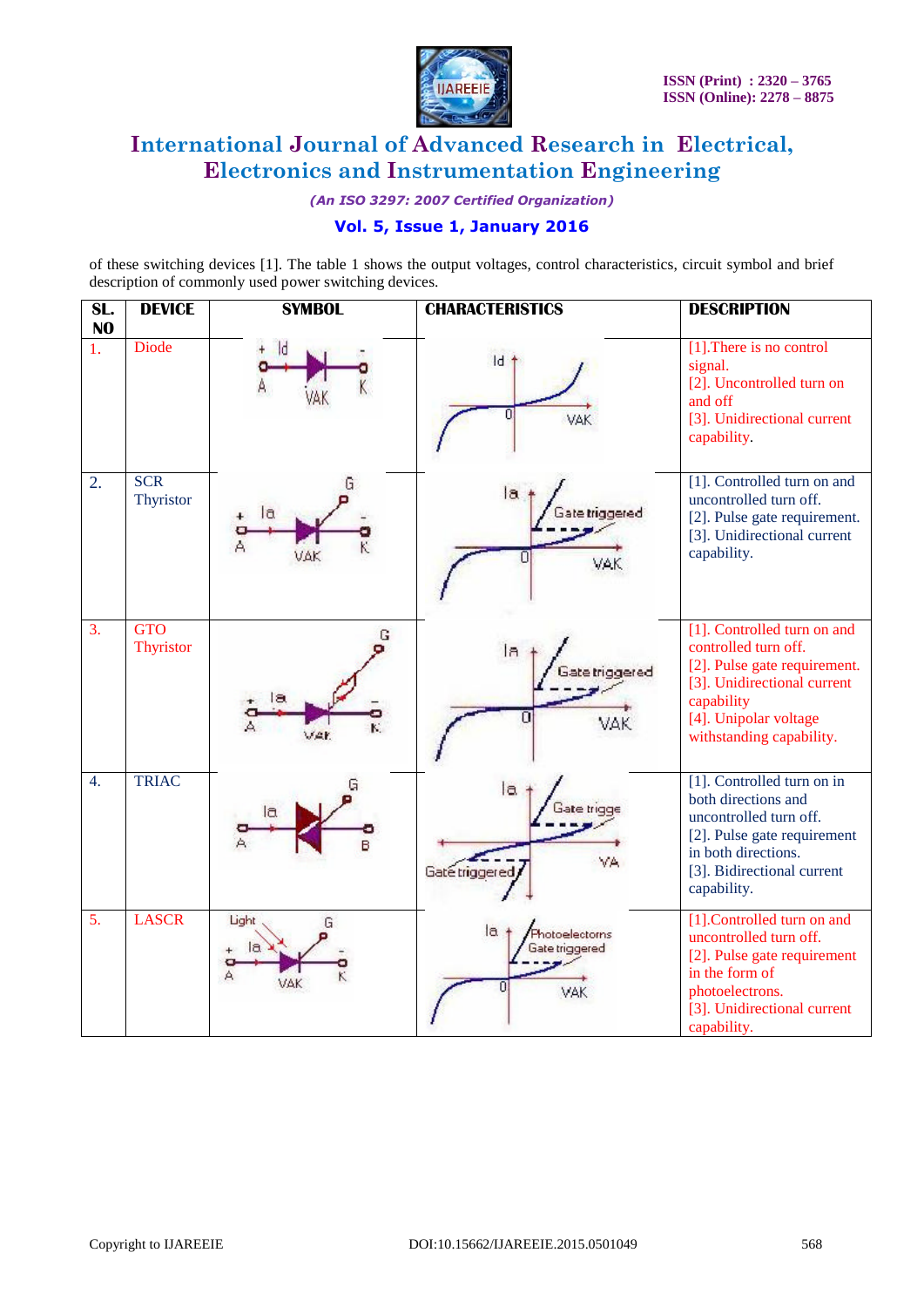

*(An ISO 3297: 2007 Certified Organization)*



## **Vol. 5, Issue 1, January 2016**

Table 1 control characteristics of Power electronic switching devices.

From table 1, it is observed that various Power electronics switching devices exhibit different characteristics. Although majority of the devices posses controlled turn on and controlled turn off features. All discrete control devices regenerative or otherwise have three terminals. Two of these are the main terminals and the third form the control terminal. The amplification factor of all the devices (barring the now practically obsolete BJT) are quite high, though turn on gain is not equal to turn off gain. The drive circuit is required to satisfy the control terminal characteristics to efficiently turn on and turn off each of the devices.

#### **IV. POWER ELECTRONICS CONVERTERS**

#### *A. Basics of Power Electronics converters*

For the control of electric power or power conditioning, the conversion of electric power from one form to another is necessary and the switching characteristics of the power devices permit these conversions. The static power converters perform these functions. Power electronics converters are switch mode circuits that process power between two electrical systems using power semiconductor switches. The electrical systems can be either DC or AC. The power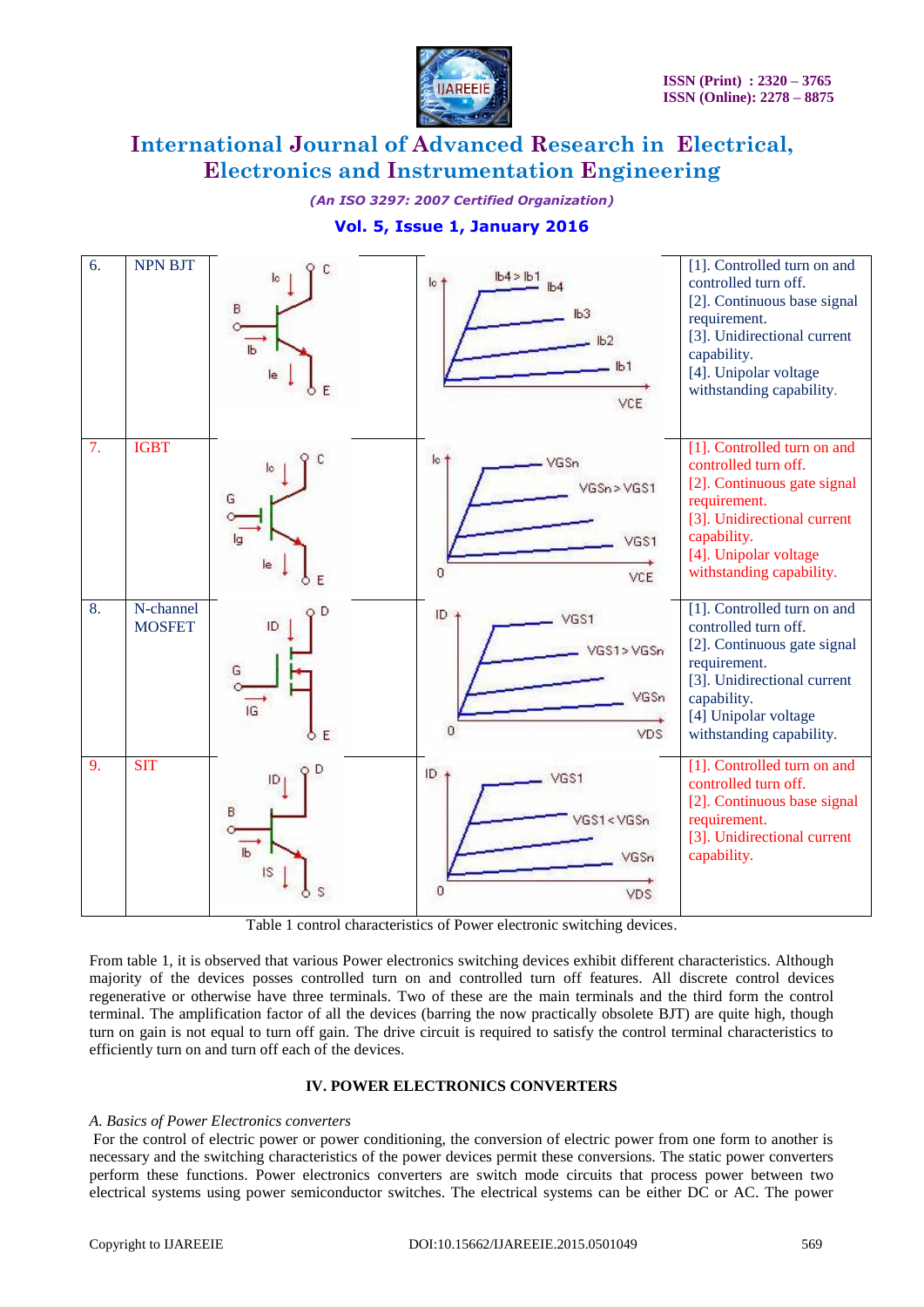

*(An ISO 3297: 2007 Certified Organization)*

### **Vol. 5, Issue 1, January 2016**

range can be from miliwatts, for example mobile phones to megawatts in electric power transmission system. Reliability of power converters become a key industrial focus. Electronic devices and control circuits must be highly robust in order to achieve a high useful life. A special accent must be set on the total efficiency of the power electronics circuits. Firstly, because of the economic and environmental value of wasted power and secondly, because of the cost of energy dissipated that it can generate. Power electronics converters have evolved rapidly both in terms of available electronic switching devices and converter topologies. Power converters exhibiting higher efficiency, faster response and better control is the need of the hour. [3], [7].

Power converters are used in a very wide range of low, medium and high power applications. The operation of the power converters is based mainly on the switching of power semiconductor devices; and as a result the converters introduce current and voltage harmonics into the supply system and on the output of the converters. These can cause problems of distortion of the output voltage, harmonic generation into the supply system, and interference with the communication and signalling circuits. It is necessary to introduce filters on the input and output of a converter system to reduce the harmonic level to an acceptable magnitude. The figure 4 shows the block diagram of a generalized power converter. [1]



Fig. 4 Generalized Power converter system.

#### *B*. *Types of Power electronics converters*.

There are four possible types of power electronics converters namely

- [1] AC to DC converters (controlled rectifiers).
- [2] AC to AC converters (AC voltage controllers).
- [3] DC to AC converters (Inverters).
- [4] DC to DC converters (DC choppers).
- AC to DC converters

#### [1] AC to DC converters

The process which converts AC to DC is known as Rectification; hence these converters are also called as Rectifiers. Usually the AC input to the circuit is a sinusoidal voltage source that operates at 120V, 60Hz or a 230V, 50 Hz, which are used for power distribution applications. The AC voltage is rectified into a unidirectional DC voltage, which can be used directly to supply power to a DC resistive load or control a DC motor. A rectifier is typically used as a front end circuit in many power system applications.

Rectification can be half wave or full wave. In the first case (half wave rectification), only one half of the input waveform can be employed to reach the desired output. Therefore only this half AC wave (positive or negative) is converted. Hence it is not useful for power transfer. The full wave rectification can convert the whole of the input waveform to achieve the constant output signal. Hence it becomes more efficient and useful.

#### [2] AC to AC converters

These converters are used to transform an AC input signal to another AC output signal with arbitrary amplitude. Moreover depending on the converter complexity, the frequency can be changed as well. Converters which have the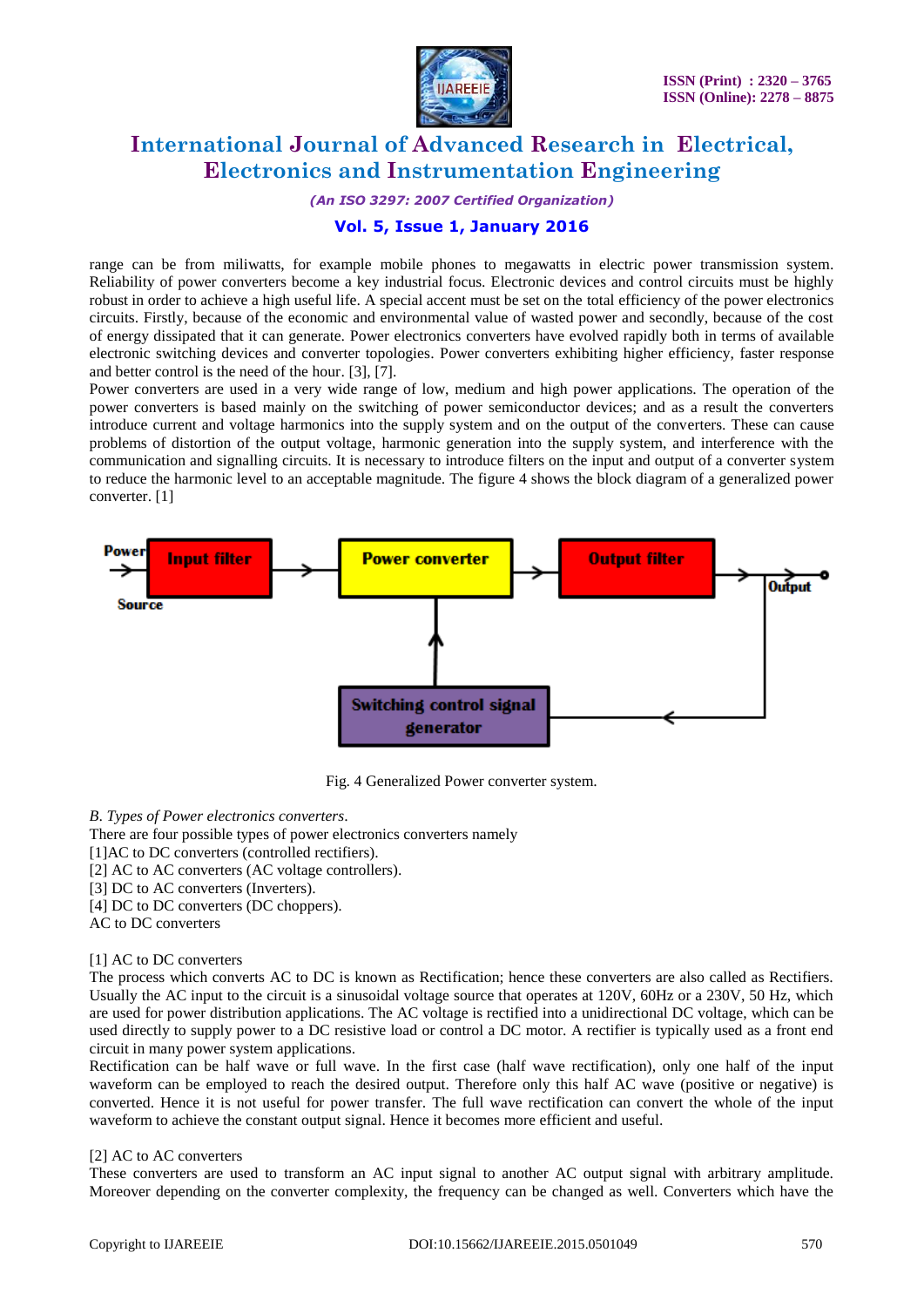

*(An ISO 3297: 2007 Certified Organization)*

### **Vol. 5, Issue 1, January 2016**

same fundamental input and output frequencies are called "AC controllers". The conversion is from a fixed voltage fixed frequency (FVFF) to a variable voltage fixed frequency (VVFF). Applications include light dimmers and control of single phase AC motors that are typically used in home appliances.

When both voltage and frequency are changed, the circuits are called "cycloconverters", which convert a fixed voltage fixed frequency (FVFF) to a variable voltage variable frequency (VVVF) and when fully controlled switches are used, this class of circuit is called "Matrix converter". Another way of achieving AC to AC conversion is by using AC/DC and DC/AC through an intermediate DC link.

#### [3] DC to AC converters

These types of converters are also referred to as Inverters, which can obtain a certain amplitude and frequency of the AC voltage and/or current without using normally an intermediate DC stage. Inverters transform DC voltage from sources such as batteries, solar cells, or fuel cells or output of a rectifier into AC, for powering motor drives, providing stand-alone AC output, or interconnecting to the AC grid. Inverters can be usually classified according to their AC output as single phase or three phase and also as half and full bridge converters.

#### [4] DC to DC converters

These converters are electronic circuits that change the DC operating voltage or current. Normally, they are designed in order to transfer power from the input to the output in one direction. These converters are also known as "Choppers" or "switching regulators". The circuit will change the level voltage available from a DC source such as a battery, solar cell or a fuel cell to another DC level, either to supply a DC load or to be used as an intermediate voltage for an adjacent power electronic conversion such as a DC to AC converter. DC to DC converters coupled together with AC to DC converters enable the use of high voltage DC (HVDC) transmission which has been adopted in transmission lines throughout the world.

#### **V. APPLICATION AREAS OF POWER ELECTRONICS**

Power electronics systems are found in virtually every electronic device. The application areas of Power electronics are illustrated.

[1] Inverters

Generally inverters are used in systems requiring direct conversion of electrical energy from DC to AC. DC to AC conversion is needed in various fields including motor drives, power conditioning, harmonic compensator and renewable energy grid integration. Inverters, also play a key role in many renewable energy applications. For photovoltaic purposes, the inverter which is mostly a PWM VSI gets fed by the DC electrical energy output of a photovoltaic module or array. The inverter then converts this into an AC voltage to be interfaced with either a load or utility grid.

Inverters are also used in other renewable systems, such as wind turbines. In these applications, the speed of the turbine usually varies causing changes in voltage, frequency and sometimes in magnitude. Here the generated voltage can be rectified and then inverted to stabilize frequency and magnitude.

#### [2] Hybrid electric vehicles (HEVs)

In hybrid electric vehicles (HEVs), power electronics is used in two formats: series hybrid and parallel hybrid. The differentiating factor between a series hybrid and a parallel hybrid is the relationship of electric motor to the internal combustion engine (ICE). In electric vehicles the devices used mainly consists of DC to DC converters for battery charging and DC to AC converters to power the propulsion motor. Power electronic devices are used in Electric trains to obtain power, as well as for vector control using pulse width modulation (PWM) rectifiers.

Power electronics systems are also employed in Motor drives that are found in pumps, blowers, and mill drives for textile, paper, cement etc. Drives may be used for power conversion and for motion control. Apart from these, power electronics technology is used in elevator systems. These systems may employ thyristor, inverters, permanent magnet motors or other hybrid systems that incorporates PWM systems and standard motors.

#### [3] Smart grids

Power electronics systems are also used in smart grids. Smart grid the internal combustion engine (ICE). A smart grid is a modernized electrical grid that uses information and communication technology to gather and act on information,